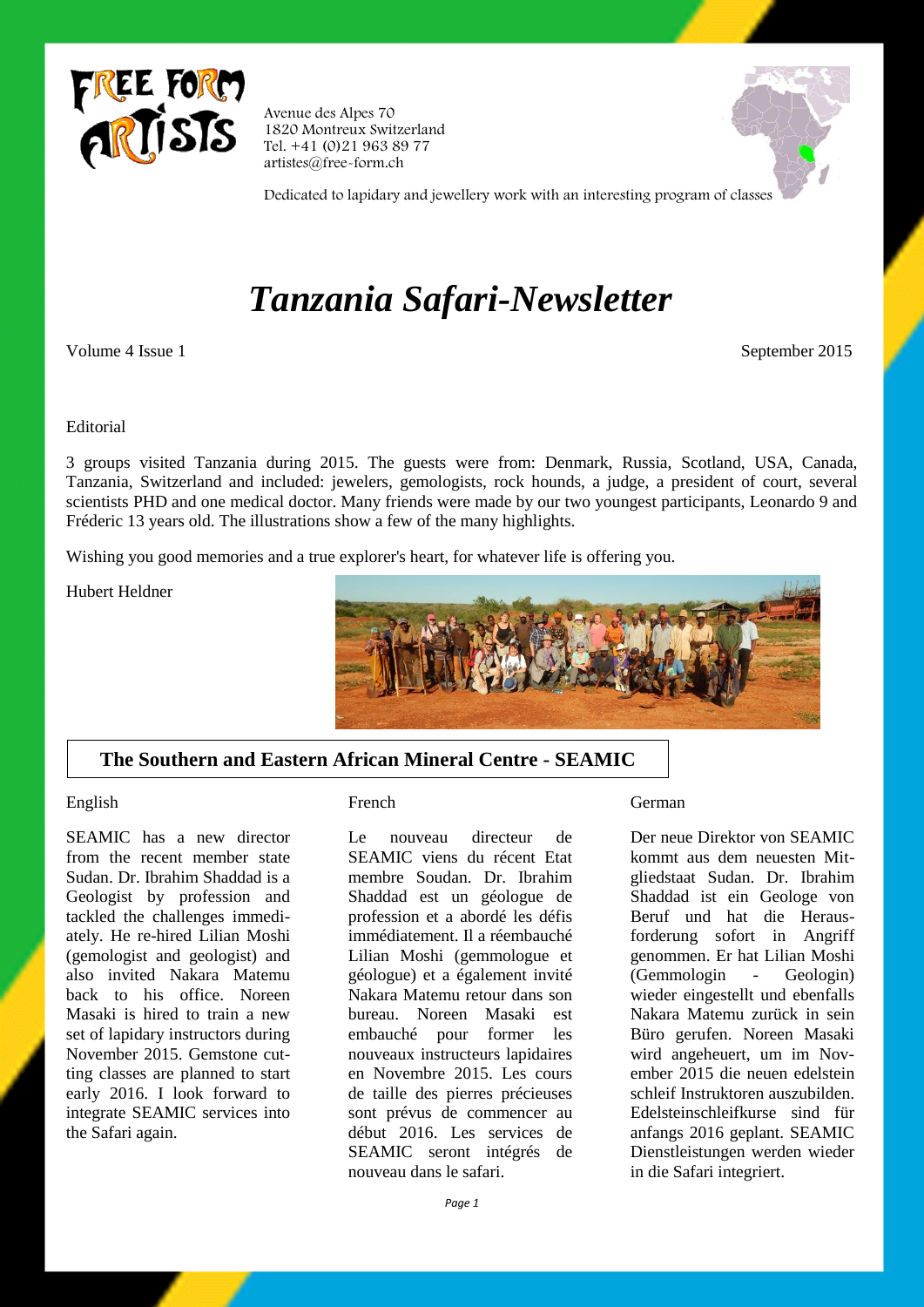## **Gemstone Safari's in 2015**

## English

The three Gemstone Safari's in 2015 have been interesting with challenges here and there. All these adventures where mastered in collaboration with our drivers - guides - miners - or hotel staff and most importantly with a smile. You all have experienced this first hand and that is what our (sometimes hilarious) memories are made of. I am grateful for all the people who provide tirelessly quality services to our group. I will make sure they have decent salaries and receive their tips in full. A big thank you also to all guests for playing along, without loosing your good humor.

Nakara guided the Safari in January and the Scottish gemologists in June-July. During July Shamsi Kassimu proved that he is not only an excellent DJ and barman but also a reliable guide. Last but not least Lilian Lugenja managed the Umba camp and personally prepared the meals with a delicious surprise every meal.



French

Les trois Gemstone Safari's en 2015 ont été intéressant avec des défis ici et là. Toutes ces aventures ont été maîtrisées en collaboration avec nos chauffeurs - guides - mineurs ou le personnel de l'hôtel et surtout avec un sourire. Vous avez tous vécu cela et ceci est la matière dont nos souvenirs (parfois hilarantes) sont faits. Je suis reconnaissant pour toutes les personnes qui fournissent des services de qualité sans relâche pour notre groupe. Je vais faire en sorte qu'ils aient des salaires décents et reçoivent les pour-boires dans leur intégralité. Un grand merci également à tous les invités de participer plein coeur et avec bon humeur.

Nakara a guidé le Safari en Janvier et les gemmologues écossais en Juin-Juillet. En Juillet Shamsi Kassimu a prouvé qu'il est non seulement un excellent DJ et barman, mais aussi un guide fiable. Last but not least Lilian Lugenja a géré le camp Umba et a personnellement préparé les repas avec un délicieux surprise, chaque repas. Les illustrations montrent quelques uns des nombreux highlights.



German

Die drei Edelstein-Safari's im Jahr 2015 waren interessant mit abwechslungsreichen Herausforderungen. Alle diese Abenteuer, wurden überwunden in Zusammenarbeit mit unseren Fahrern - Führern - Bergleuten oder dem Hotel Personal und vor allem mit einem Lächeln. Sie alle haben das aus erster Hand miterlebt. Dies ist der Stoff aus dem unsere (manchmal urkomischen) Erinnerungen gemacht sind. Ich bin dankbar für all die Menschen, die sich unermüdlich bemühen qualitäts-Dienstleitungen für unsere Gruppe zu erbringen. Ich werde sicherstellen, dass sie anständige Löhne und ihr Trinkgeld ungeschmälert erhalten. Ein grosses Dankeschön ebenfalls an alle Gäste.

Nakara führte die Safari im Januar und die schottischen Gemologen im Juni-Juli. Im Juli hat Shamsi Kassimu bewiesen, dass er nicht nur ein ausgezeichneter DJ und Barkeeper ist, sondern auch ein zuverlässiger Führer. Lilian Lugenja leitete das Umba camp und war zuständig für die Mahlzeiten mit einer köstlichen Überraschung für jede Mahlzeit. Die Illustrationen zeigen einige der Highlights.